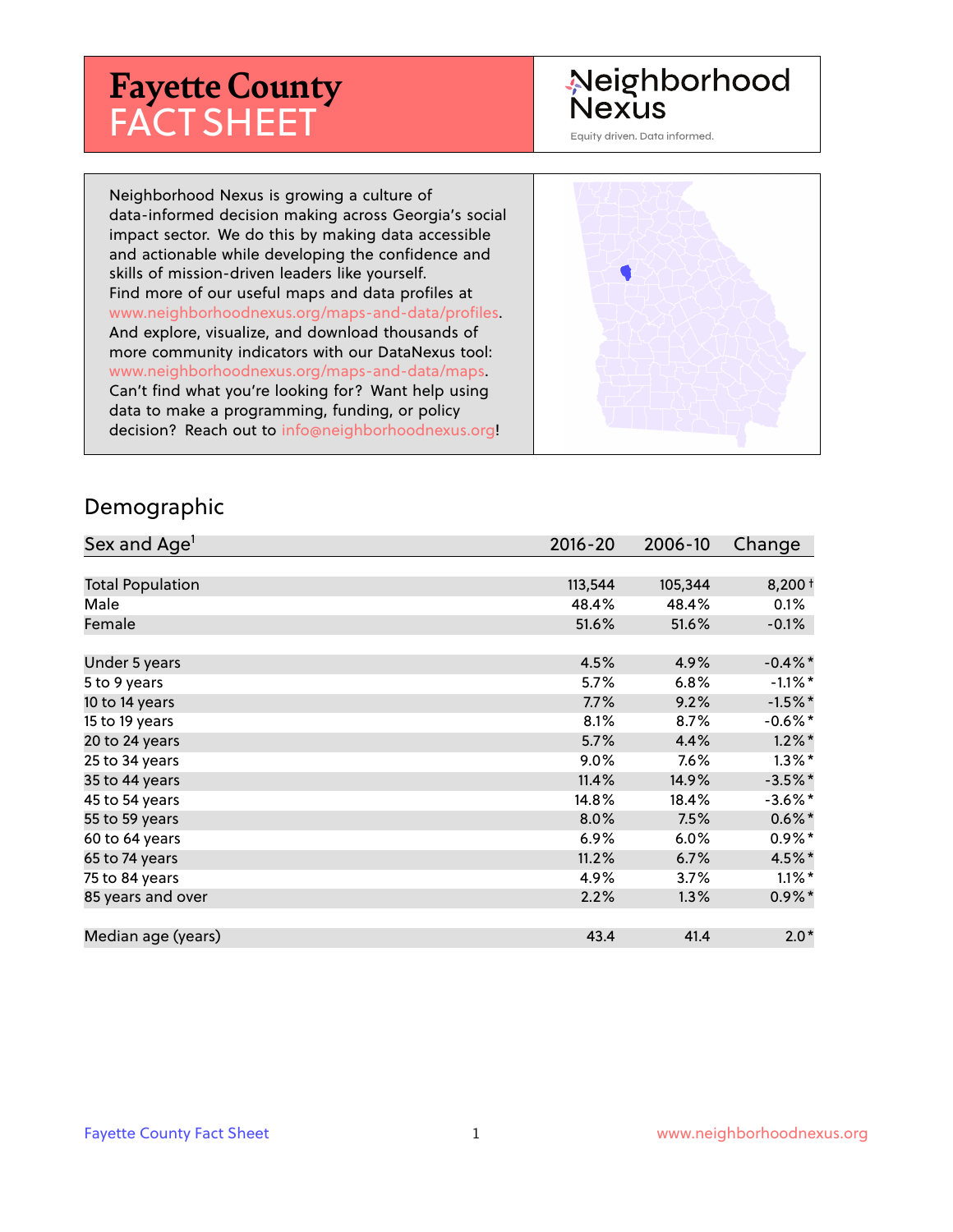# Demographic, continued...

| Race <sup>2</sup>                                   | $2016 - 20$ | 2006-10 | Change     |
|-----------------------------------------------------|-------------|---------|------------|
| <b>Total population</b>                             | 113,544     | 105,344 | $8,200+$   |
| One race                                            | 95.9%       | 98.0%   | $-2.2%$ *  |
| White                                               | 64.5%       | 72.9%   | $-8.4\%$ * |
| <b>Black or African American</b>                    | 23.5%       | 19.3%   | 4.3%*      |
| American Indian and Alaska Native                   | 0.1%        | 0.2%    | $-0.0%$    |
| Asian                                               | 4.4%        | 3.9%    | $0.4\%$ *  |
| Native Hawaiian and Other Pacific Islander          | 0.2%        | 0.1%    | 0.1%       |
| Some other race                                     | 3.2%        | 1.7%    | $1.5\%$ *  |
| Two or more races                                   | 4.1%        | 2.0%    | $2.2\%$ *  |
| Race alone or in combination with other race(s) $3$ | $2016 - 20$ | 2006-10 | Change     |
| Total population                                    | 113,544     | 105,344 | $8,200+$   |
| White                                               | 68.2%       | 74.4%   | $-6.2%$ *  |
| <b>Black or African American</b>                    | 24.9%       | 20.2%   | 4.6%*      |
| American Indian and Alaska Native                   | 1.0%        | 1.0%    | $-0.0%$    |
| Asian                                               | 5.7%        | 4.3%    | $1.4\%$ *  |
| Native Hawaiian and Other Pacific Islander          | 0.4%        | 0.3%    | 0.1%       |
| Some other race                                     | 4.5%        | 2.1%    | $2.5%$ *   |
| Hispanic or Latino and Race <sup>4</sup>            | $2016 - 20$ | 2006-10 | Change     |
| Total population                                    | 113,544     | 105,344 | $8,200+$   |
| Hispanic or Latino (of any race)                    | 7.3%        | 5.7%    | $1.6\%$ †  |
| Not Hispanic or Latino                              | 92.7%       | 94.3%   | $-1.6%$ †  |
| White alone                                         | 60.5%       | 69.6%   | $-9.1\%$ * |
| Black or African American alone                     | 23.4%       | 18.9%   | 4.5%*      |
| American Indian and Alaska Native alone             | 0.1%        | 0.2%    | $-0.1\%$ * |
| Asian alone                                         | 4.3%        | 3.9%    | $0.4\% *$  |
| Native Hawaiian and Other Pacific Islander alone    | 0.1%        | 0.1%    | $0.0\%$    |
| Some other race alone                               | 1.5%        | 0.3%    | $1.2\%$ *  |
| Two or more races                                   | 2.7%        | 1.3%    | $1.4\%$ *  |
| U.S. Citizenship Status <sup>5</sup>                | $2016 - 20$ | 2006-10 | Change     |
| Foreign-born population                             | 11,579      | 9,321   | $2,258*$   |
| Naturalized U.S. citizen                            | 53.8%       | 49.9%   | 3.9%       |
| Not a U.S. citizen                                  | 46.2%       | 50.1%   | $-3.9%$    |
|                                                     |             |         |            |
| Citizen, Voting Age Population <sup>6</sup>         | $2016 - 20$ | 2006-10 | Change     |
| Citizen, 18 and over population                     | 82,618      | 73,090  | 9,528*     |
| Male                                                | 47.8%       | 47.5%   | 0.3%       |
| Female                                              | 52.2%       | 52.5%   | $-0.3%$    |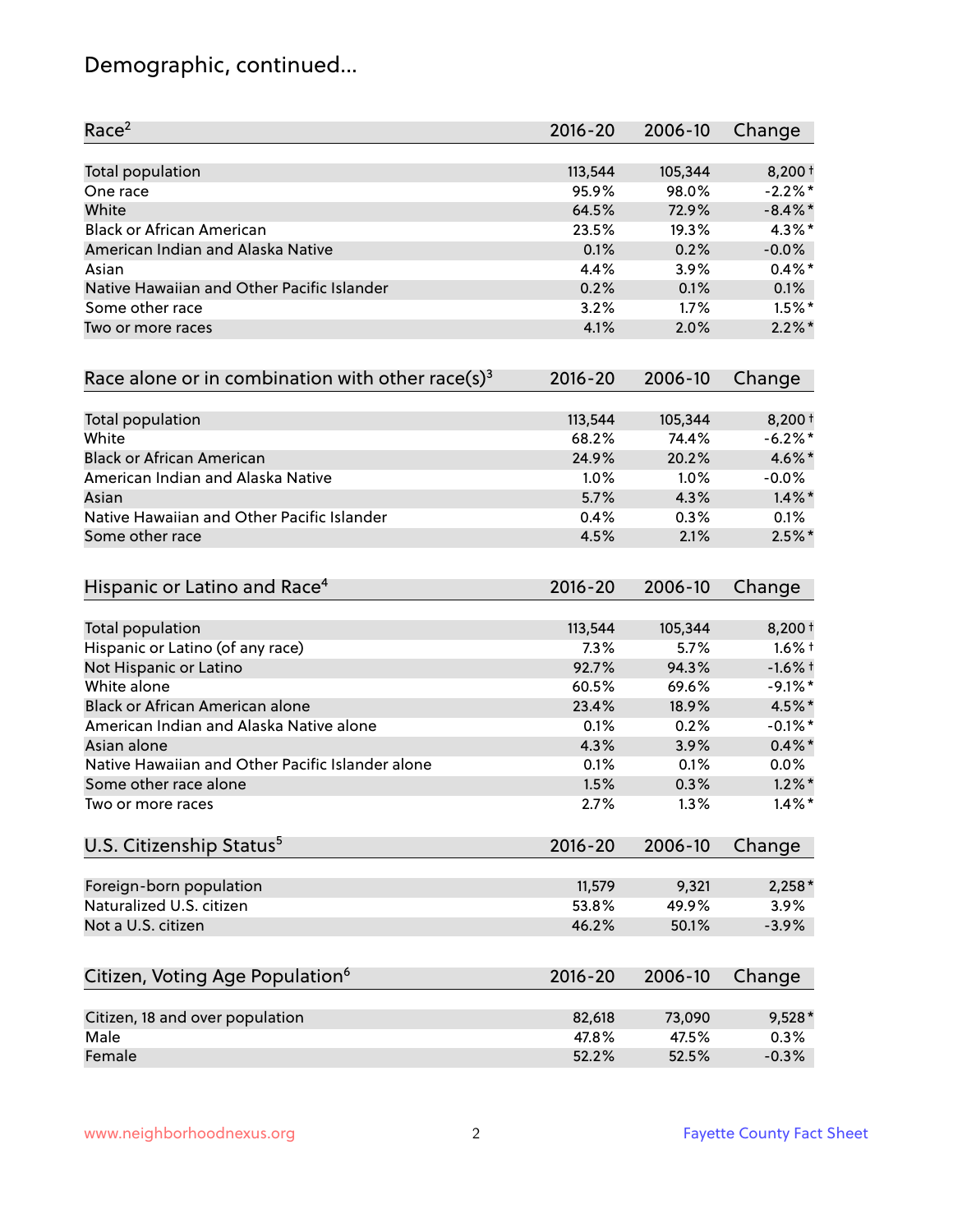#### Economic

| Income <sup>7</sup>                                 | 2016-20 | 2006-10 | Change     |
|-----------------------------------------------------|---------|---------|------------|
|                                                     |         |         |            |
| All households                                      | 40,792  | 37,683  | $3,109*$   |
| Less than \$10,000                                  | 2.4%    | 2.4%    | $-0.0\%$   |
| \$10,000 to \$14,999                                | 1.7%    | 2.3%    | $-0.5%$    |
| \$15,000 to \$24,999                                | 4.2%    | 6.1%    | $-2.0\%$ * |
| \$25,000 to \$34,999                                | 5.2%    | 7.3%    | $-2.1\%$ * |
| \$35,000 to \$49,999                                | 8.0%    | 11.4%   | $-3.4\%$ * |
| \$50,000 to \$74,999                                | 17.3%   | 15.3%   | $2.0\%$ *  |
| \$75,000 to \$99,999                                | 14.7%   | 16.7%   | $-2.0%$    |
| \$100,000 to \$149,999                              | 20.7%   | 21.8%   | $-1.1%$    |
| \$150,000 to \$199,999                              | 11.3%   | 9.4%    | $1.9\%$ *  |
| \$200,000 or more                                   | 14.5%   | 7.3%    | $7.2\%$ *  |
| Median household income (dollars)                   | 93,777  | 82,216  | $11,561*$  |
| Mean household income (dollars)                     | 122,014 | 97,095  | 24,920*    |
| With earnings                                       | 78.3%   | 83.7%   | $-5.3\%$ * |
| Mean earnings (dollars)                             | 119,877 | 94,730  | 25,147*    |
| <b>With Social Security</b>                         | 33.7%   | 26.0%   | $7.7\%$ *  |
| Mean Social Security income (dollars)               | 23,873  | 17,251  | $6,622*$   |
| With retirement income                              | 30.5%   | 25.9%   | 4.6%*      |
| Mean retirement income (dollars)                    | 41,112  | 28,316  | 12,796*    |
| With Supplemental Security Income                   | 4.0%    | 1.6%    | $2.4\%$ *  |
| Mean Supplemental Security Income (dollars)         | 11,585  | 7,499   | 4,086*     |
| With cash public assistance income                  | 0.7%    | 1.1%    | $-0.3%$    |
| Mean cash public assistance income (dollars)        | 4,880   | 4,281   | 599        |
| With Food Stamp/SNAP benefits in the past 12 months | 4.1%    | 3.3%    | $0.8\%$ *  |
|                                                     |         |         |            |
| Families                                            | 31,765  | 29,839  | 1,926*     |
| Less than \$10,000                                  | 1.5%    | 1.4%    | 0.1%       |
| \$10,000 to \$14,999                                | 0.8%    | 1.2%    | $-0.4%$    |
| \$15,000 to \$24,999                                | 1.8%    | 3.6%    | $-1.8\%$ * |
| \$25,000 to \$34,999                                | 3.4%    | 5.0%    | $-1.6\%$ * |
| \$35,000 to \$49,999                                | 6.6%    | 10.0%   | $-3.4\%$ * |
| \$50,000 to \$74,999                                | 17.0%   | 15.6%   | 1.4%       |
| \$75,000 to \$99,999                                | 13.9%   | 17.6%   | $-3.7%$ *  |
| \$100,000 to \$149,999                              | 23.6%   | 25.2%   | $-1.6%$    |
| \$150,000 to \$199,999                              | 13.4%   | 11.3%   | $2.0\%$ *  |
| \$200,000 or more                                   | 17.9%   | 9.0%    | 8.9%*      |
| Median family income (dollars)                      | 109,267 | 92,976  | 16,291*    |
| Mean family income (dollars)                        | 136,618 | 108,726 | 27,892*    |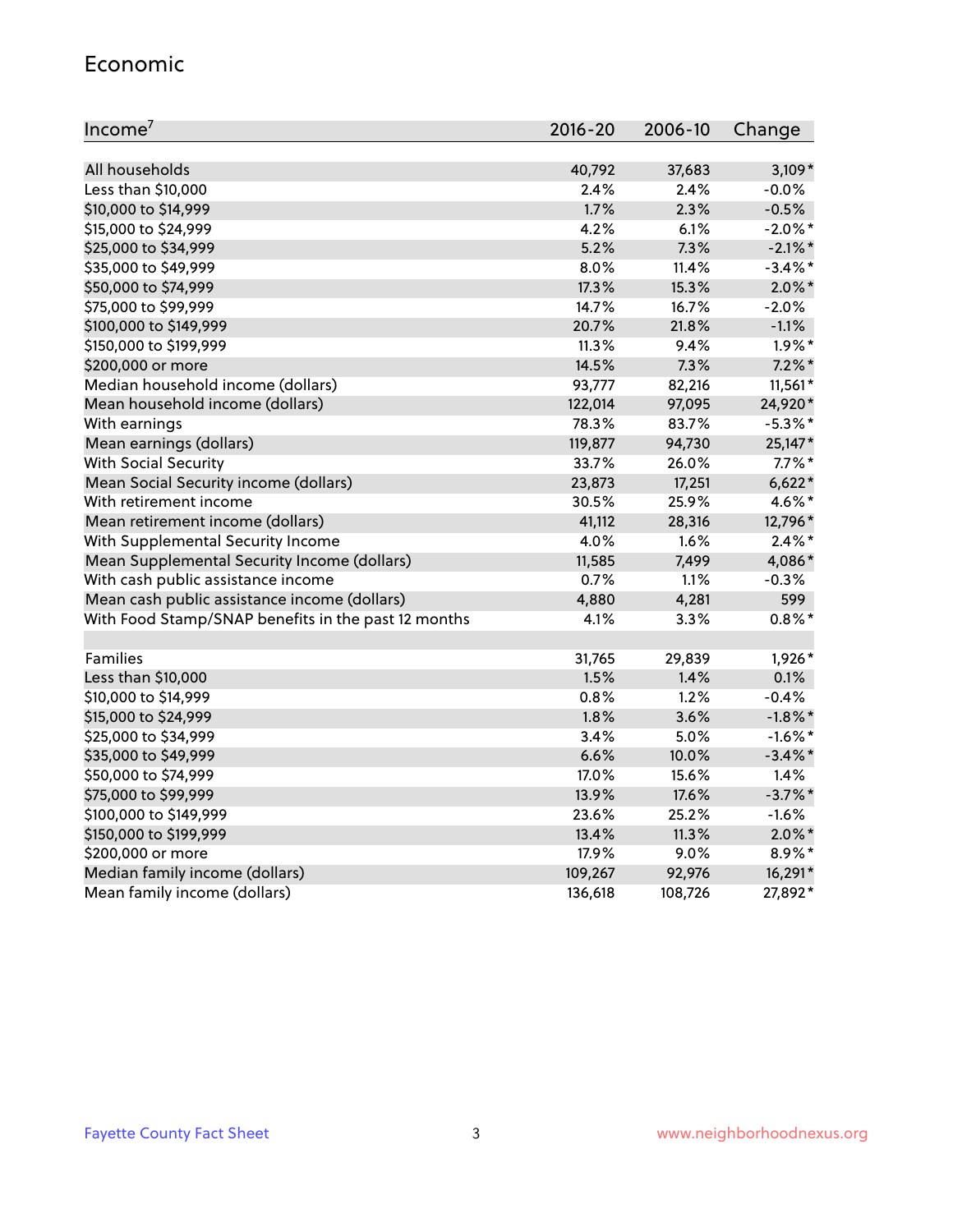### Economic, continued...

| Income, continued <sup>8</sup>                                        | $2016 - 20$ | 2006-10       | Change      |
|-----------------------------------------------------------------------|-------------|---------------|-------------|
|                                                                       |             |               |             |
| Nonfamily households                                                  | 9,027       | 7,844         | $1,183*$    |
| Median nonfamily income (dollars)                                     | 50,796      | 38,054        | 12,742*     |
| Mean nonfamily income (dollars)                                       | 65,070      | 49,929        | $15,141*$   |
| Median earnings for workers (dollars)                                 | 46,892      | 39,211        | 7,681*      |
| Median earnings for male full-time, year-round workers                | 74,578      | 68,381        | $6,197*$    |
| (dollars)                                                             |             |               |             |
| Median earnings for female full-time, year-round workers<br>(dollars) | 51,394      | 46,140        | $5,254*$    |
| Per capita income (dollars)                                           | 44,668      | 35,076        | 9,592*      |
|                                                                       |             |               |             |
| Families and People Below Poverty Level <sup>9</sup>                  | $2016 - 20$ | 2006-10       | Change      |
| <b>All families</b>                                                   | 3.3%        | 3.4%          | $-0.2%$     |
| With related children under 18 years                                  | 3.8%        | 5.2%          | $-1.4%$     |
| With related children under 5 years only                              | 1.5%        | 6.2%          | $-4.7%$     |
| Married couple families                                               | 1.6%        | 1.8%          | $-0.1%$     |
| With related children under 18 years                                  | 2.1%        | 2.7%          | $-0.6%$     |
| With related children under 5 years only                              | 1.2%        |               | $-2.2%$     |
| Families with female householder, no husband present                  | 11.7%       | 3.4%<br>15.1% |             |
|                                                                       |             |               | $-3.4%$     |
| With related children under 18 years                                  | 9.9%        | 18.7%         | $-8.8\%$ *  |
| With related children under 5 years only                              | 3.1%        | 22.0%         | $-18.9%$    |
| All people                                                            | 4.7%        | 4.7%          | $-0.0%$     |
| Under 18 years                                                        | 4.6%        | 6.1%          | $-1.5%$ *   |
| Related children under 18 years                                       | 4.2%        | 5.8%          | $-1.6%$     |
| Related children under 5 years                                        | 3.4%        | 7.7%          | $-4.2%$     |
| Related children 5 to 17 years                                        | 4.4%        | 5.4%          | $-1.0%$     |
| 18 years and over                                                     | 4.7%        | 4.2%          | 0.5%        |
| 18 to 64 years                                                        | 4.7%        | 4.3%          | 0.4%        |
| 65 years and over                                                     | 4.6%        | 3.8%          | 0.8%        |
| People in families                                                    | 3.3%        | 3.7%          | $-0.4%$     |
| Unrelated individuals 15 years and over                               | 15.8%       | 14.6%         | 1.2%        |
|                                                                       |             |               |             |
| Non-Hispanic white people                                             | 4.4%        | 3.3%          | $1.1\%$ *   |
| Black or African-American people                                      | 3.4%        | 4.4%          | $-0.9%$     |
| Asian people                                                          | 2.8%        | 3.9%          | $-1.0%$     |
| Hispanic or Latino people                                             | 6.7%        | 22.4%         | $-15.7\%$ * |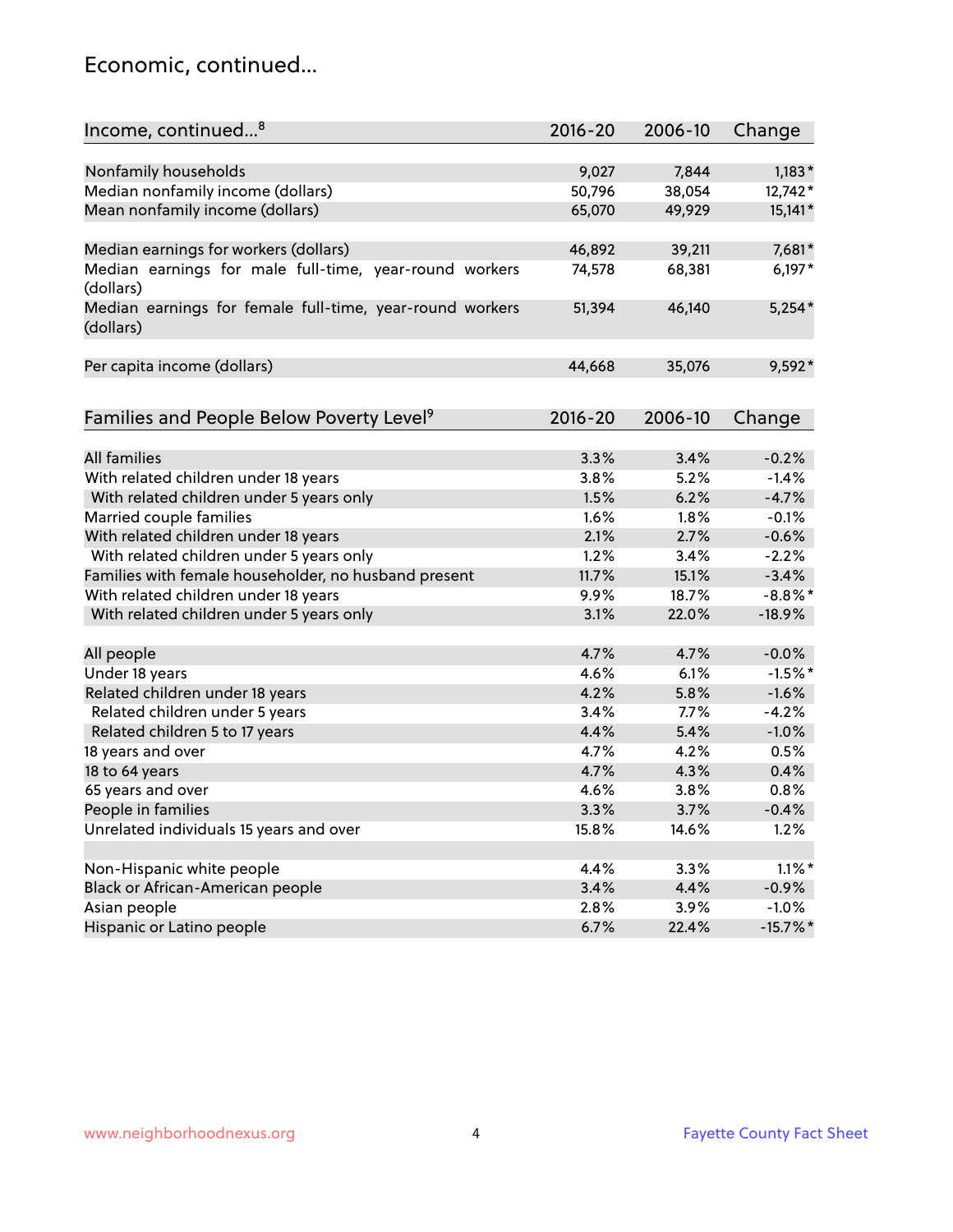# Employment

| Employment Status <sup>10</sup>                                                               | 2010            | 2020            | Change                |
|-----------------------------------------------------------------------------------------------|-----------------|-----------------|-----------------------|
| In Labor Force                                                                                | 56,444          | 52,927          | 52,927                |
| <b>Unemployment Rate</b>                                                                      | 5.4%            | 8.2%            | $-2.8%$               |
| Industry <sup>11</sup>                                                                        | $2016 - 20$     | 2006-10         | Change                |
| Civilian employed population 16 years and over                                                | 53,738          | 50,690          | $3,048*$              |
| Agriculture, forestry, fishing and hunting, and mining                                        | 0.3%            | 0.1%            | $0.2\%$ *             |
| Construction                                                                                  | 5.9%            | 5.2%            | 0.7%                  |
| Manufacturing                                                                                 | 8.2%            | 7.7%            | 0.5%                  |
| Wholesale trade                                                                               | 3.2%            | 4.3%            | $-1.0\%$ *            |
| Retail trade                                                                                  | 8.9%            | 10.5%           | $-1.6\%$ *            |
| Transportation and warehousing, and utilities                                                 | 12.5%           | 14.1%           | $-1.6\%$ *            |
| Information                                                                                   | 3.3%            | 2.6%            | 0.6%                  |
| Finance and insurance, and real estate and rental and leasing                                 | 6.3%            | 8.1%            | $-1.9%$ *             |
| Professional, scientific, and management, and administrative<br>and waste management services | 11.3%           | 10.3%           | 1.0%                  |
| Educational services, and health care and social assistance                                   | 20.3%           | 19.0%           | 1.3%                  |
| Arts, entertainment, and recreation, and accommodation and<br>food services                   | 9.7%            | 7.3%            | $2.4\%$ *             |
| Other services, except public administration                                                  | 5.2%            | 4.2%            | $1.0\%$ *             |
| Public administration                                                                         | 4.9%            | 6.5%            | $-1.5%$ *             |
| Occupation <sup>12</sup>                                                                      | $2016 - 20$     | 2006-10         | Change                |
|                                                                                               |                 |                 |                       |
| Civilian employed population 16 years and over                                                | 53,738<br>47.9% | 50,690<br>43.2% | $3,048*$<br>$4.6\%$ * |
| Management, business, science, and arts occupations<br>Service occupations                    | 12.9%           | 11.4%           | $1.5\%$ *             |
| Sales and office occupations                                                                  | 20.6%           | 27.7%           | $-7.1\%$ *            |
|                                                                                               | 7.8%            | 6.6%            | $1.2\%$ *             |
| Natural<br>construction,<br>maintenance<br>resources,<br>and<br>occupations                   |                 |                 |                       |
| Production, transportation, and material moving occupations                                   | 10.8%           | 11.0%           | $-0.3%$               |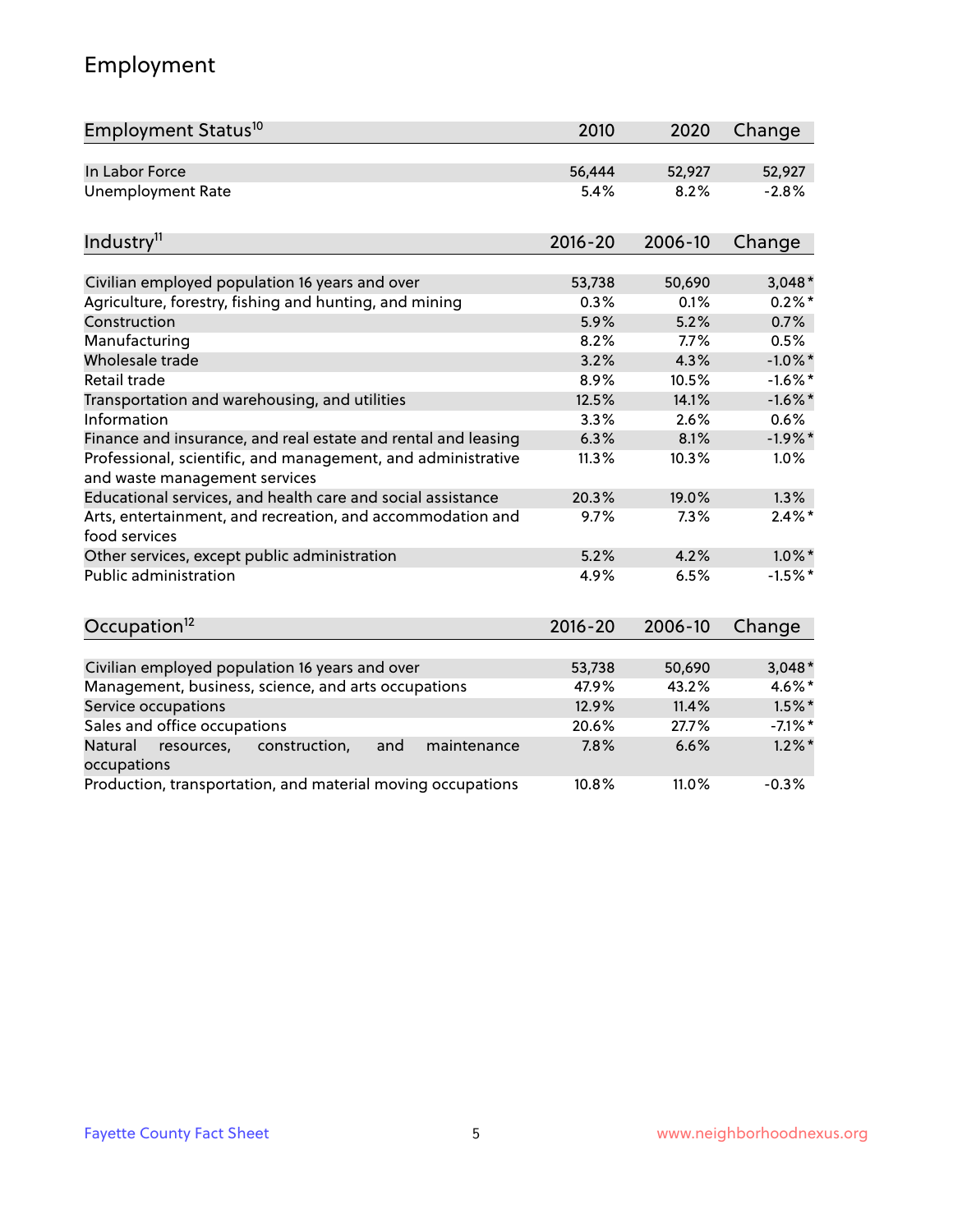# Employment, continued...

| Class of Worker <sup>13</sup>                          | $2016 - 20$ | 2006-10 | Change     |
|--------------------------------------------------------|-------------|---------|------------|
| Civilian employed population 16 years and over         | 53,738      | 50,690  | $3,048*$   |
| Private wage and salary workers                        | 80.6%       | 78.5%   | $2.1\%$ *  |
| Government workers                                     | 13.9%       | 16.6%   | $-2.7\%$ * |
| Self-employed in own not incorporated business workers | 5.3%        | 4.7%    | 0.6%       |
| Unpaid family workers                                  | 0.2%        | 0.2%    | $-0.0%$    |
| Job Flows <sup>14</sup>                                | 2019        | 2010    | Change     |
|                                                        |             |         |            |
| Total Jobs in county                                   | 47,603      | 36,867  | 10,736     |
| Held by residents of county                            | 26.8%       | 33.3%   | $-6.5%$    |
| Held by non-residents of county                        | 73.2%       | 66.7%   | 6.5%       |
| Jobs by Industry Sector <sup>15</sup>                  | 2019        | 2010    | Change     |
| Total Jobs in county                                   | 47,603      | 36,867  | 10,736     |
| Goods Producing sectors                                | 17.0%       | 12.2%   | 4.8%       |
| Trade, Transportation, and Utilities sectors           | 22.3%       | 27.5%   | $-5.1%$    |
| All Other Services sectors                             | 60.7%       | 60.3%   | 0.4%       |
|                                                        |             |         |            |
| Total Jobs in county held by county residents          | 12,760      | 12,290  | 470        |
| <b>Goods Producing sectors</b>                         | 14.0%       | 9.8%    | 4.2%       |
| Trade, Transportation, and Utilities sectors           | 13.6%       | 17.2%   | $-3.6%$    |
| All Other Services sectors                             | 72.4%       | 73.0%   | $-0.6%$    |
| Jobs by Earnings <sup>16</sup>                         | 2019        | 2010    | Change     |
| Total Jobs in county                                   | 47,603      | 36,867  | 10,736     |
| Jobs with earnings \$1250/month or less                | 27.0%       | 29.1%   | $-2.1%$    |
|                                                        | 33.0%       | 36.9%   | $-3.8%$    |
| Jobs with earnings \$1251/month to \$3333/month        |             | 34.0%   | 5.9%       |
| Jobs with earnings greater than \$3333/month           | 40.0%       |         |            |
| Total Jobs in county held by county residents          | 12,760      | 12,290  | 470        |
| Jobs with earnings \$1250/month or less                | 27.8%       | 32.8%   | $-5.0%$    |
| Jobs with earnings \$1251/month to \$3333/month        | 29.1%       | 31.0%   | $-1.8\%$   |
| Jobs with earnings greater than \$3333/month           | 43.0%       | 36.2%   | 6.8%       |
| Jobs by Age of Worker <sup>17</sup>                    | 2019        | 2010    | Change     |
|                                                        |             |         |            |
| Total Jobs in county                                   | 47,603      | 36,867  | 10,736     |
| Jobs with workers age 29 or younger                    | 25.1%       | 22.8%   | 2.4%       |
| Jobs with workers age 30 to 54                         | 52.3%       | 59.1%   | $-6.8%$    |
| Jobs with workers age 55 or older                      | 22.6%       | 18.1%   | 4.5%       |
|                                                        |             |         |            |
| Total Jobs in county held by county residents          | 12,760      | 12,290  | 470        |
| Jobs with workers age 29 or younger                    | 21.3%       | 18.9%   | 2.4%       |
| Jobs with workers age 30 to 54                         | 48.9%       | 57.4%   | $-8.6%$    |
| Jobs with workers age 55 or older                      | 29.9%       | 23.7%   | 6.2%       |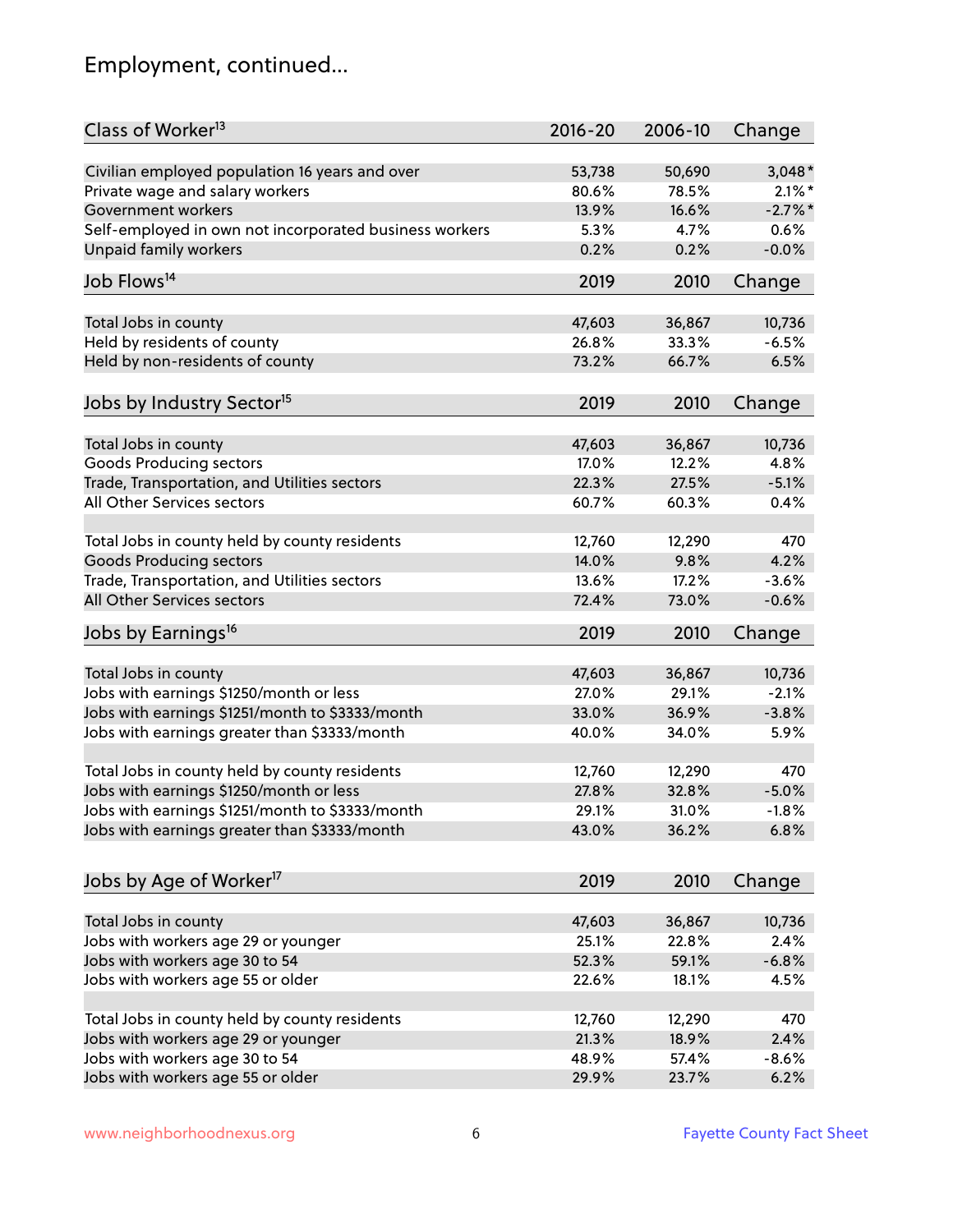### Education

| Early Learning <sup>18</sup>                        |             |         | 2022           |
|-----------------------------------------------------|-------------|---------|----------------|
| Licensed Capacity of Early Learning Centers         |             |         | 3,535          |
| Licenced capacity per 1,000 children ages 0-4       |             |         | 682.4          |
|                                                     |             |         |                |
| School Enrollment <sup>19</sup>                     | 2022        | 2010    | Change         |
| <b>Enrolled in Public School</b>                    | 19,941      | 21,727  | $-1,786$       |
| White                                               | 43.6%       | 57.9%   | $-14.2%$       |
| <b>Black or African-American</b>                    | 29.7%       | 22.8%   | 7.0%           |
| Asian                                               | 6.6%        | 4.3%    | 2.4%           |
| Native American                                     | 0.3%        | 0.3%    | 0.0%           |
| Pacific Islander                                    | 0.1%        | 0.0%    | 0.0%           |
| <b>Biracial or Multi-Racial</b>                     | 6.1%        | 6.4%    | $-0.3%$        |
| Hispanic or Latino                                  | 13.5%       | 8.3%    | 5.2%           |
|                                                     |             |         |                |
| Georgia Milestones: 3rd Grade Reading <sup>20</sup> |             |         | 2019           |
| <b>Number of Students Tested</b>                    |             |         |                |
|                                                     |             |         | 1,387<br>64.8% |
| Proficient or Distinguished                         |             |         |                |
| Georgia Milestones: 8th Grade Math <sup>21</sup>    |             |         | 2019           |
| Number of Students Tested                           |             |         | 1,622          |
| Proficient or Distinguished                         |             |         | 70.8%          |
|                                                     |             |         |                |
| Graduation Rates <sup>22</sup>                      | 2021        | 2012    | Change         |
|                                                     |             |         |                |
| Cohort                                              | 1,752       | 1,921   | $-169$         |
| <b>High School Graduation Rate</b>                  | 89.7%       | 85.5%   | 4.2%           |
| Educational Attainment <sup>23</sup>                | $2016 - 20$ | 2006-10 | Change         |
|                                                     |             |         |                |
| Population 25 years and over                        | 77,608      | 69,560  | 8,048*         |
| Less than 9th grade                                 | 1.6%        | 2.1%    | $-0.5%$        |
| 9th to 12th grade, no diploma                       | 2.9%        | 4.3%    | $-1.4\%$ *     |
| High school graduate (includes equivalency)         | 21.2%       | 21.4%   | $-0.2%$        |
| Some college, no degree                             | 19.4%       | 22.9%   | $-3.5%$ *      |
| Associate's degree                                  | 8.2%        | 7.8%    | 0.5%           |
| Bachelor's degree                                   | 28.2%       | 26.1%   | $2.2\%$ *      |
| Graduate or professional degree                     | 18.5%       | 15.4%   | $3.1\%$ *      |
| Percent high school graduate or higher              | 95.5%       | 93.6%   | 1.9%           |
| Percent bachelor's degree or higher                 | 46.8%       | 41.5%   | $5.2\%$ *      |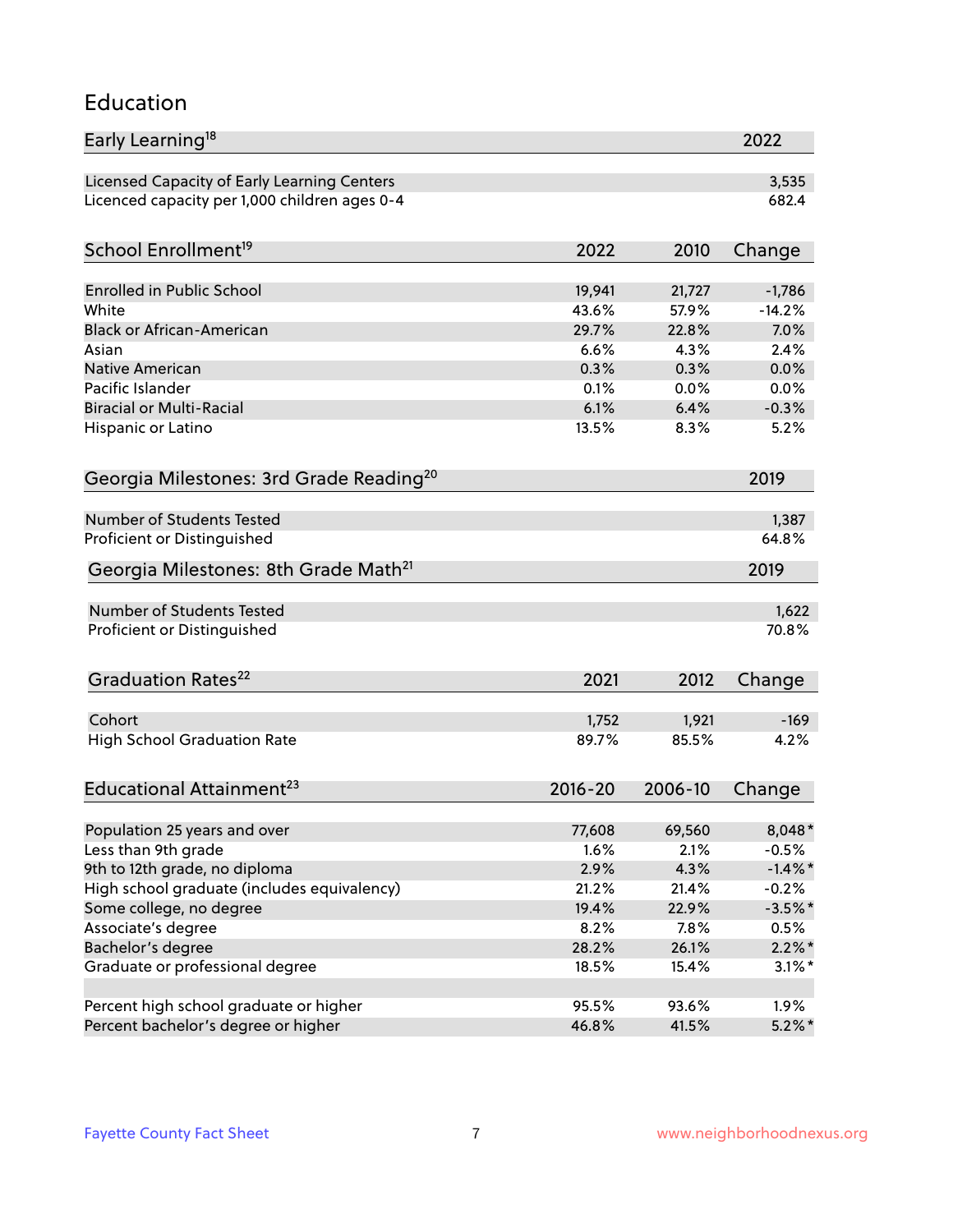### Housing

| Households by Type <sup>24</sup>                     | 2016-20 | 2006-10 | Change     |
|------------------------------------------------------|---------|---------|------------|
|                                                      |         |         |            |
| <b>Total households</b>                              | 40,792  | 37,683  | $3,109*$   |
| Family households (families)                         | 77.9%   | 79.2%   | $-1.3%$    |
| With own children under 18 years                     | 31.9%   | 38.5%   | $-6.7%$    |
| Married-couple family                                | 63.2%   | 67.4%   | $-4.3\%$ * |
| With own children of the householder under 18 years  | 24.1%   | 32.3%   | $-8.2\%$ * |
| Male householder, no wife present, family            | 4.7%    | 2.6%    | $2.2\%$ *  |
| With own children of the householder under 18 years  | 2.4%    | 1.0%    | $1.4\%$ *  |
| Female householder, no husband present, family       | 10.0%   | 9.2%    | 0.8%       |
| With own children of the householder under 18 years  | 5.4%    | 5.2%    | 0.2%       |
| Nonfamily households                                 | 22.1%   | 20.8%   | $1.3\%$    |
| Householder living alone                             | 19.2%   | 18.3%   | 1.0%       |
| 65 years and over                                    | 10.4%   | 7.7%    | $2.7\%$ *  |
|                                                      |         |         |            |
| Households with one or more people under 18 years    | 35.5%   | 41.6%   | $-6.1\%$ * |
| Households with one or more people 65 years and over | 34.0%   | 23.7%   | $10.3\%$ * |
|                                                      |         |         |            |
| Average household size                               | 2.77    | 2.78    | $-0.01$    |
| Average family size                                  | 3.16    | 3.17    | $-0.02$    |
|                                                      |         |         |            |
| Housing Occupancy <sup>25</sup>                      | 2016-20 | 2006-10 | Change     |
|                                                      |         |         |            |
| Total housing units                                  | 43,000  | 40,205  | 2,795*     |
| Occupied housing units                               | 94.9%   | 93.7%   | 1.1%       |
| Vacant housing units                                 | 5.1%    | 6.3%    | $-1.1%$    |
|                                                      |         |         |            |
| Homeowner vacancy rate                               | 0.7     | 2.3     | $-1.6*$    |
| Rental vacancy rate                                  | 3.7     | 4.9     | $-1.2$     |
|                                                      |         |         |            |
|                                                      |         |         |            |
| Units in Structure <sup>26</sup>                     | 2016-20 | 2006-10 | Change     |
| Total housing units                                  | 43,000  | 40,205  | 2,795*     |
| 1-unit, detached                                     | 85.0%   | 84.8%   | 0.3%       |
| 1-unit, attached                                     | 3.0%    | 2.8%    | 0.3%       |
| 2 units                                              | 0.5%    | 0.6%    | $-0.1%$    |
| 3 or 4 units                                         | 1.3%    | 1.2%    | 0.1%       |
| 5 to 9 units                                         | 2.1%    | 2.9%    | $-0.8%$    |
| 10 to 19 units                                       | 1.7%    | 1.8%    | $-0.1%$    |
| 20 or more units                                     | 2.9%    | 2.0%    | $0.9\%*$   |
| Mobile home                                          | 3.3%    | 4.0%    | $-0.7%$    |
| Boat, RV, van, etc.                                  | 0.1%    | 0.0%    | $0.1\%$ *  |
|                                                      |         |         |            |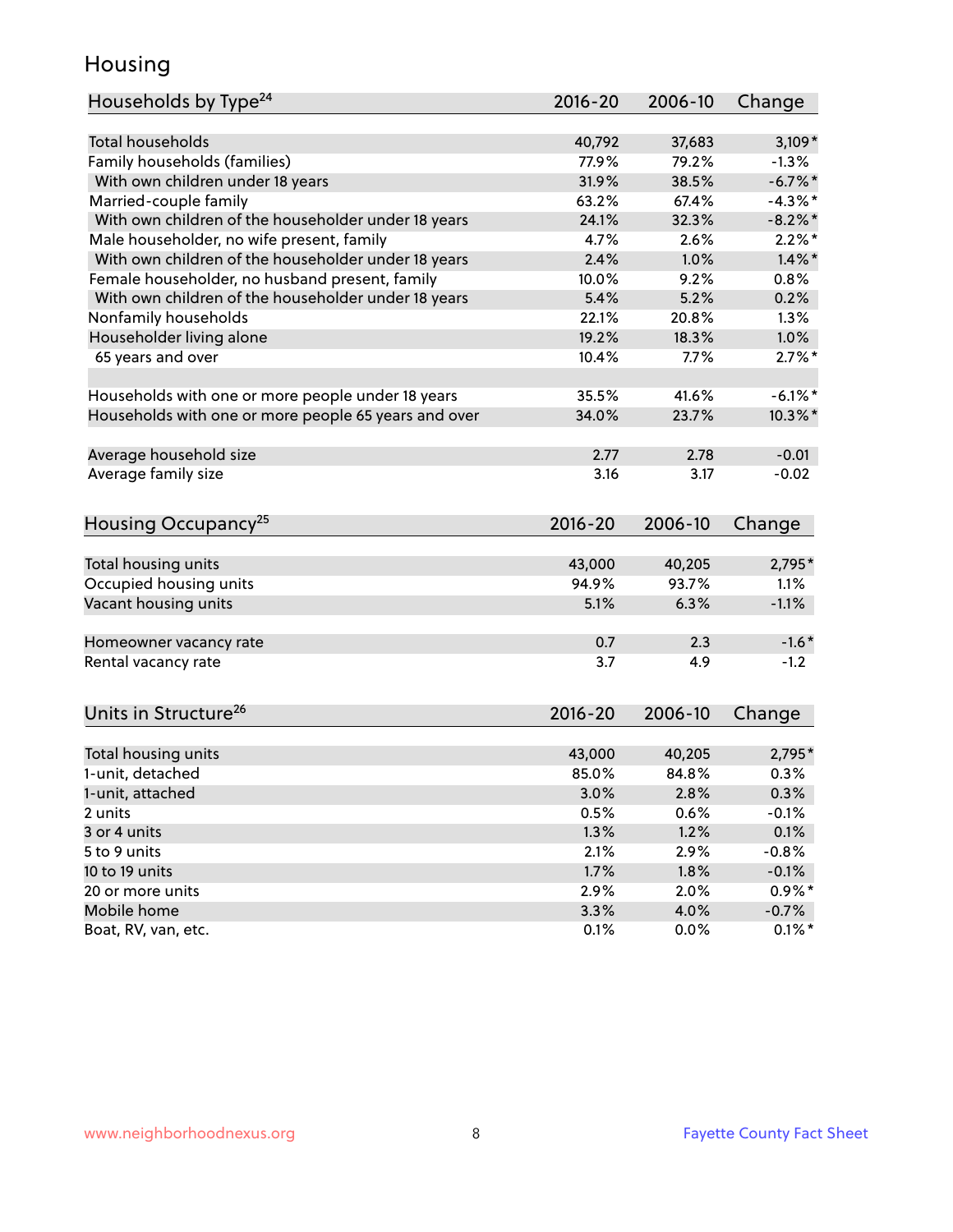# Housing, Continued...

| Year Structure Built <sup>27</sup>             | 2016-20     | 2006-10 | Change     |
|------------------------------------------------|-------------|---------|------------|
| Total housing units                            | 43,000      | 40,205  | 2,795*     |
| Built 2014 or later                            | 4.4%        | (X)     | (X)        |
| Built 2010 to 2013                             | 2.3%        | (X)     | (X)        |
| Built 2000 to 2009                             | 18.9%       | 19.5%   | $-0.6%$    |
| Built 1990 to 1999                             | 28.5%       | 30.4%   | $-1.8%$    |
| Built 1980 to 1989                             | 25.9%       | 28.6%   | $-2.7\%$ * |
| Built 1970 to 1979                             | 14.8%       | 14.9%   | $-0.1%$    |
| Built 1960 to 1969                             | 2.8%        | 3.6%    | $-0.8%$    |
| Built 1950 to 1959                             | 1.1%        | 1.0%    | 0.1%       |
| Built 1940 to 1949                             | 0.4%        | 0.5%    | $-0.1%$    |
| Built 1939 or earlier                          | 0.8%        | 1.5%    | $-0.7%$ *  |
| Housing Tenure <sup>28</sup>                   | $2016 - 20$ | 2006-10 | Change     |
|                                                |             |         |            |
| Occupied housing units                         | 40,792      | 37,683  | $3,109*$   |
| Owner-occupied                                 | 81.5%       | 84.5%   | $-3.0\%$ * |
| Renter-occupied                                | 18.5%       | 15.5%   | $3.0\%$ *  |
| Average household size of owner-occupied unit  | 2.81        | 2.82    | $-0.01*$   |
| Average household size of renter-occupied unit | 2.60        | 2.57    | 0.03       |
| Residence 1 Year Ago <sup>29</sup>             | $2016 - 20$ | 2006-10 | Change     |
| Population 1 year and over                     | 112,833     | 104,627 | 8,206*     |
| Same house                                     | 88.1%       | 87.4%   | 0.7%       |
| Different house in the U.S.                    | 11.1%       | 12.2%   | $-1.2%$    |
| Same county                                    | 3.7%        | 4.6%    | $-0.9%$    |
| Different county                               | 7.4%        | 7.6%    | $-0.2%$    |
| Same state                                     | 4.1%        | 4.5%    | $-0.4%$    |
| Different state                                | 3.3%        | 3.1%    | 0.1%       |
| Abroad                                         | 0.8%        | 0.4%    | $0.4\%$ *  |
| Value of Housing Unit <sup>30</sup>            | 2016-20     | 2006-10 | Change     |
|                                                |             |         |            |
| Owner-occupied units                           | 33,230      | 31,833  | $1,397*$   |
| Less than \$50,000                             | 2.7%        | 3.0%    | $-0.3%$    |
| \$50,000 to \$99,999                           | 2.0%        | 1.8%    | 0.3%       |
| \$100,000 to \$149,999                         | 5.3%        | 7.2%    | $-1.9%$ *  |
| \$150,000 to \$199,999                         | 13.1%       | 20.1%   | $-7.0\%$ * |
| \$200,000 to \$299,999                         | 28.7%       | 30.8%   | $-2.1%$    |
| \$300,000 to \$499,999                         | 35.2%       | 27.4%   | $7.8\%$ *  |
| \$500,000 to \$999,999                         | 11.6%       | 8.7%    | $2.9\%*$   |
| \$1,000,000 or more                            | 1.3%        | 1.0%    | 0.2%       |
| Median (dollars)                               | 293,400     | 252,700 | 40,700*    |
| Mortgage Status <sup>31</sup>                  | $2016 - 20$ | 2006-10 | Change     |
| Owner-occupied units                           | 33,230      | 31,833  | $1,397*$   |
| Housing units with a mortgage                  | 70.9%       | 75.5%   | $-4.5%$ *  |
| Housing units without a mortgage               | 29.1%       | 24.5%   | 4.5%*      |
|                                                |             |         |            |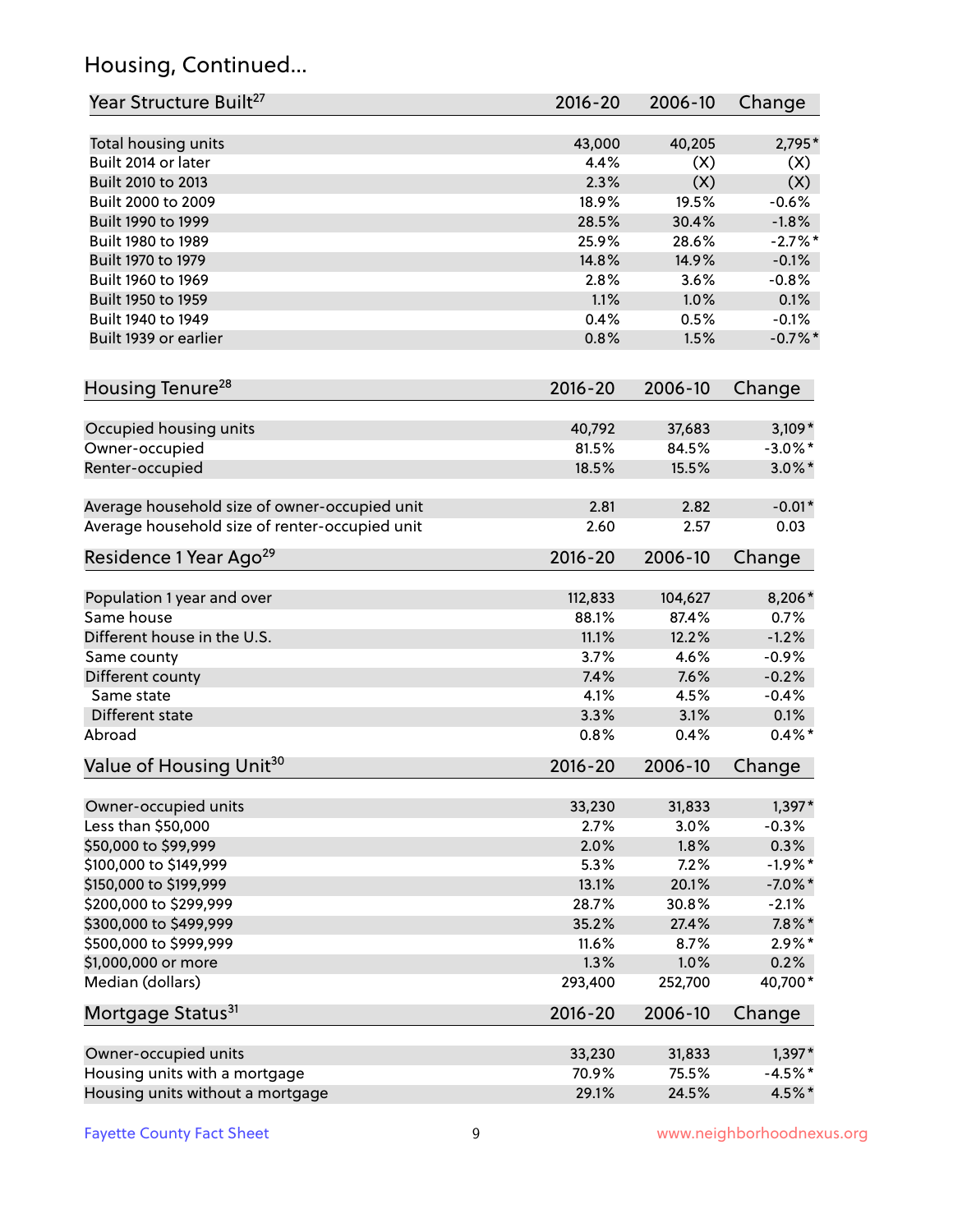# Housing, Continued...

| Selected Monthly Owner Costs <sup>32</sup>                                             | 2016-20 | 2006-10 | Change     |
|----------------------------------------------------------------------------------------|---------|---------|------------|
| Housing units with a mortgage                                                          | 23,567  | 24,019  | $-452$     |
| Less than \$300                                                                        | 0.2%    | 0.0%    | 0.2%       |
| \$300 to \$499                                                                         | 0.4%    | 0.2%    | 0.1%       |
| \$500 to \$999                                                                         | 8.8%    | 8.6%    | 0.2%       |
| \$1,000 to \$1,499                                                                     | 23.0%   | 20.8%   | 2.2%       |
| \$1,500 to \$1,999                                                                     | 24.8%   | 25.3%   | $-0.5%$    |
| \$2,000 to \$2,999                                                                     | 28.1%   | 29.1%   | $-1.0%$    |
| \$3,000 or more                                                                        | 14.7%   | 15.9%   | $-1.3%$    |
| Median (dollars)                                                                       | 1,861   | 1,896   | $-35$      |
| Housing units without a mortgage                                                       | 9,663   | 7,814   | $1,849*$   |
| Less than \$150                                                                        | 0.9%    | 0.4%    | 0.6%       |
| \$150 to \$249                                                                         | 3.2%    | 7.8%    | $-4.6\%$ * |
| \$250 to \$349                                                                         | 12.9%   | 14.1%   | $-1.2%$    |
| \$350 to \$499                                                                         | 27.4%   | 29.1%   | $-1.7%$    |
| \$500 to \$699                                                                         | 28.4%   | 30.3%   | $-1.9%$    |
| \$700 or more                                                                          | 27.1%   | 18.3%   | 8.8%*      |
| Median (dollars)                                                                       | 530     | 492     | $38*$      |
| Household Income <sup>33</sup><br>Housing units with a mortgage (excluding units where | 23,536  | 24,008  | $-472$     |
| SMOCAPI cannot be computed)                                                            |         |         |            |
| Less than 20.0 percent                                                                 | 48.8%   | 36.4%   | 12.4%*     |
| 20.0 to 24.9 percent                                                                   | 15.3%   | 16.5%   | $-1.2%$    |
| 25.0 to 29.9 percent                                                                   | 9.8%    | 12.7%   | $-2.9\%$ * |
| 30.0 to 34.9 percent                                                                   | 5.4%    | 8.4%    | $-3.0\%$ * |
| 35.0 percent or more                                                                   | 20.7%   | 25.9%   | $-5.2\%$ * |
| Not computed                                                                           | 31      | 11      | 20         |
| Housing unit without a mortgage (excluding units where<br>SMOCAPI cannot be computed)  | 9,525   | 7,786   | $1,739*$   |
| Less than 10.0 percent                                                                 | 60.0%   | 50.6%   | $9.5%$ *   |
| 10.0 to 14.9 percent                                                                   | 18.6%   | 19.8%   | $-1.2%$    |
| 15.0 to 19.9 percent                                                                   | 6.4%    | 12.5%   | $-6.2\%$ * |
| 20.0 to 24.9 percent                                                                   | 5.5%    | 5.2%    | 0.3%       |
| 25.0 to 29.9 percent                                                                   | 1.7%    | 3.1%    | $-1.4%$    |
| 30.0 to 34.9 percent                                                                   | 2.2%    | 2.4%    | $-0.2%$    |
| 35.0 percent or more                                                                   | 5.6%    | 6.4%    | $-0.9%$    |
| Not computed                                                                           | 138     | 28      | $110*$     |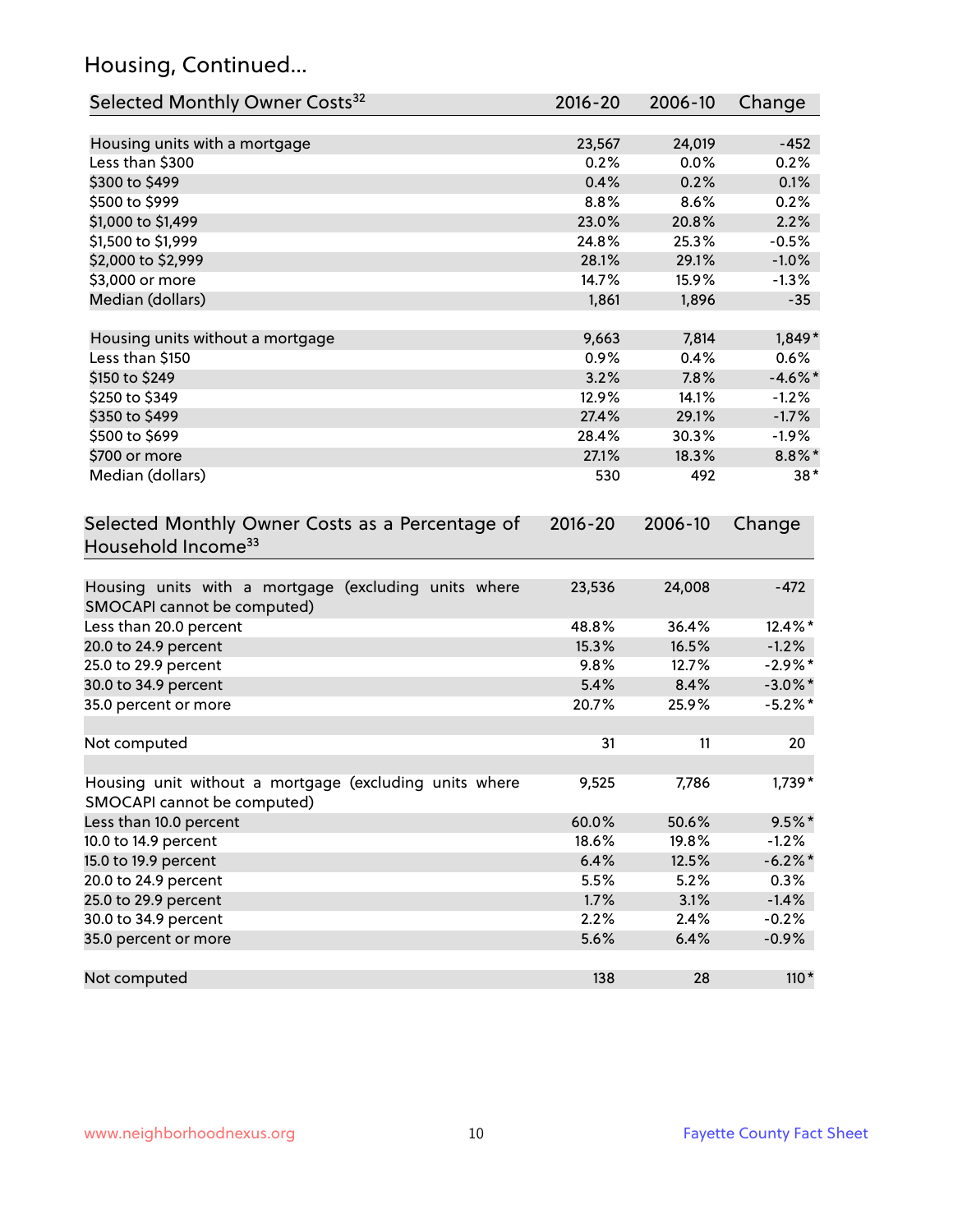# Housing, Continued...

| Gross Rent <sup>34</sup>                                                       | 2016-20     | 2006-10 | Change      |
|--------------------------------------------------------------------------------|-------------|---------|-------------|
|                                                                                |             |         |             |
| Occupied units paying rent                                                     | 7,264       | 5,440   | $1,824*$    |
| Less than \$200                                                                | 0.2%        | 0.5%    | $-0.3%$     |
| \$200 to \$499                                                                 | 1.8%        | 3.3%    | $-1.5%$     |
| \$500 to \$749                                                                 | 3.2%        | 11.7%   | $-8.5%$ *   |
| \$750 to \$999                                                                 | 13.4%       | 29.0%   | $-15.6\%$ * |
| \$1,000 to \$1,499                                                             | 42.0%       | 36.8%   | 5.2%        |
| \$1,500 to \$1,999                                                             | 20.2%       | 13.7%   | $6.5%$ *    |
| \$2,000 or more                                                                | 19.1%       | 5.0%    | 14.1%*      |
| Median (dollars)                                                               | 1,396       | 1,057   | $339*$      |
| No rent paid                                                                   | 298         | 410     | $-112$      |
| Gross Rent as a Percentage of Household Income <sup>35</sup>                   | $2016 - 20$ | 2006-10 | Change      |
| Occupied units paying rent (excluding units where GRAPI<br>cannot be computed) | 7,255       | 5,410   | $1,845*$    |
| Less than 15.0 percent                                                         | 12.6%       | 16.7%   | $-4.1%$     |
| 15.0 to 19.9 percent                                                           | 18.3%       | 11.2%   | $7.0\%$ *   |
| 20.0 to 24.9 percent                                                           | 13.3%       | 10.2%   | 3.1%        |
| 25.0 to 29.9 percent                                                           | 10.9%       | 10.0%   | 0.9%        |
| 30.0 to 34.9 percent                                                           | 11.9%       | 7.9%    | 4.0%        |
| 35.0 percent or more                                                           | 33.0%       | 44.0%   | $-11.0\%$ * |
| Not computed                                                                   | 307         | 440     | $-133$      |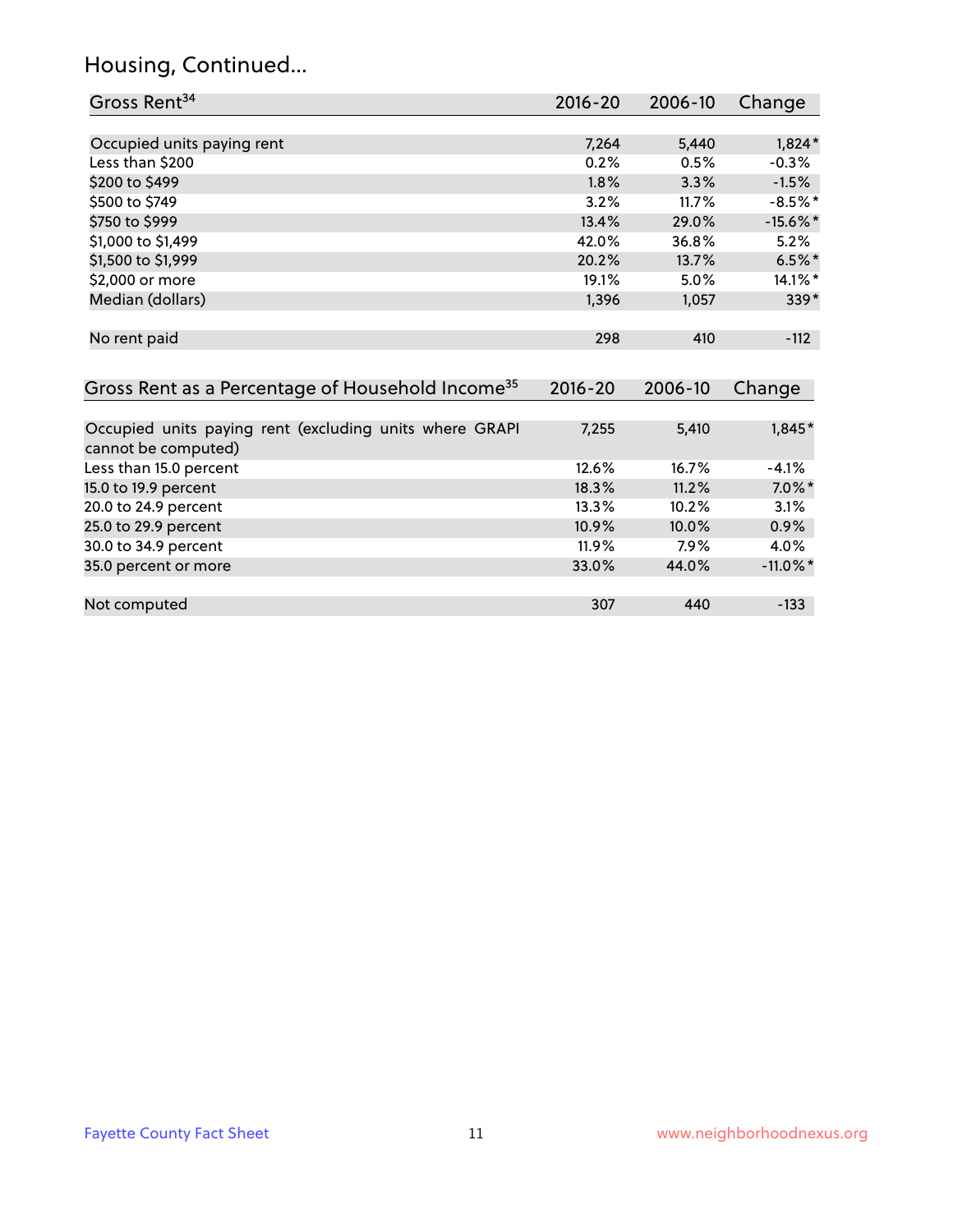# Community Involvement

| Voter Registration and Turnout <sup>36</sup> | 2020   |
|----------------------------------------------|--------|
|                                              |        |
| Active registered voters                     | 91.458 |
| Number voted in Presidential election        | 71.609 |
| Percent voted in Presidential election       | 78.3%  |

## Transportation

| Commuting to Work <sup>37</sup>           | 2016-20     | 2006-10 | Change     |
|-------------------------------------------|-------------|---------|------------|
|                                           |             |         |            |
| Workers 16 years and over                 | 52,753      | 49,148  | $3,605*$   |
| Car, truck, or van - drove alone          | 77.2%       | 80.8%   | $-3.6\%$ * |
| Car, truck, or van - carpooled            | 7.2%        | 8.6%    | $-1.4%$    |
| Public transportation (excluding taxicab) | 0.8%        | 0.8%    | $0.0\%$    |
| Walked                                    | 0.2%        | 0.9%    | $-0.7%$ *  |
| Other means                               | 2.7%        | 2.0%    | $0.7%$ *   |
| Worked at home                            | 11.8%       | 6.8%    | $5.0\%$ *  |
|                                           |             |         |            |
| Mean travel time to work (minutes)        | 32.2        | 29.7    | $2.6*$     |
|                                           |             |         |            |
| Vehicles Available <sup>38</sup>          | $2016 - 20$ | 2006-10 | Change     |
|                                           |             |         |            |
| Occupied housing units                    | 40,792      | 37,683  | $3,109*$   |
| No vehicles available                     | 2.9%        | 2.3%    | $0.6\%$    |
| 1 vehicle available                       | 23.0%       | 22.3%   | 0.7%       |
| 2 vehicles available                      | 40.4%       | 43.0%   | $-2.5\%$ * |
| 3 or more vehicles available              | 33.7%       | 32.3%   | $1.3\%$    |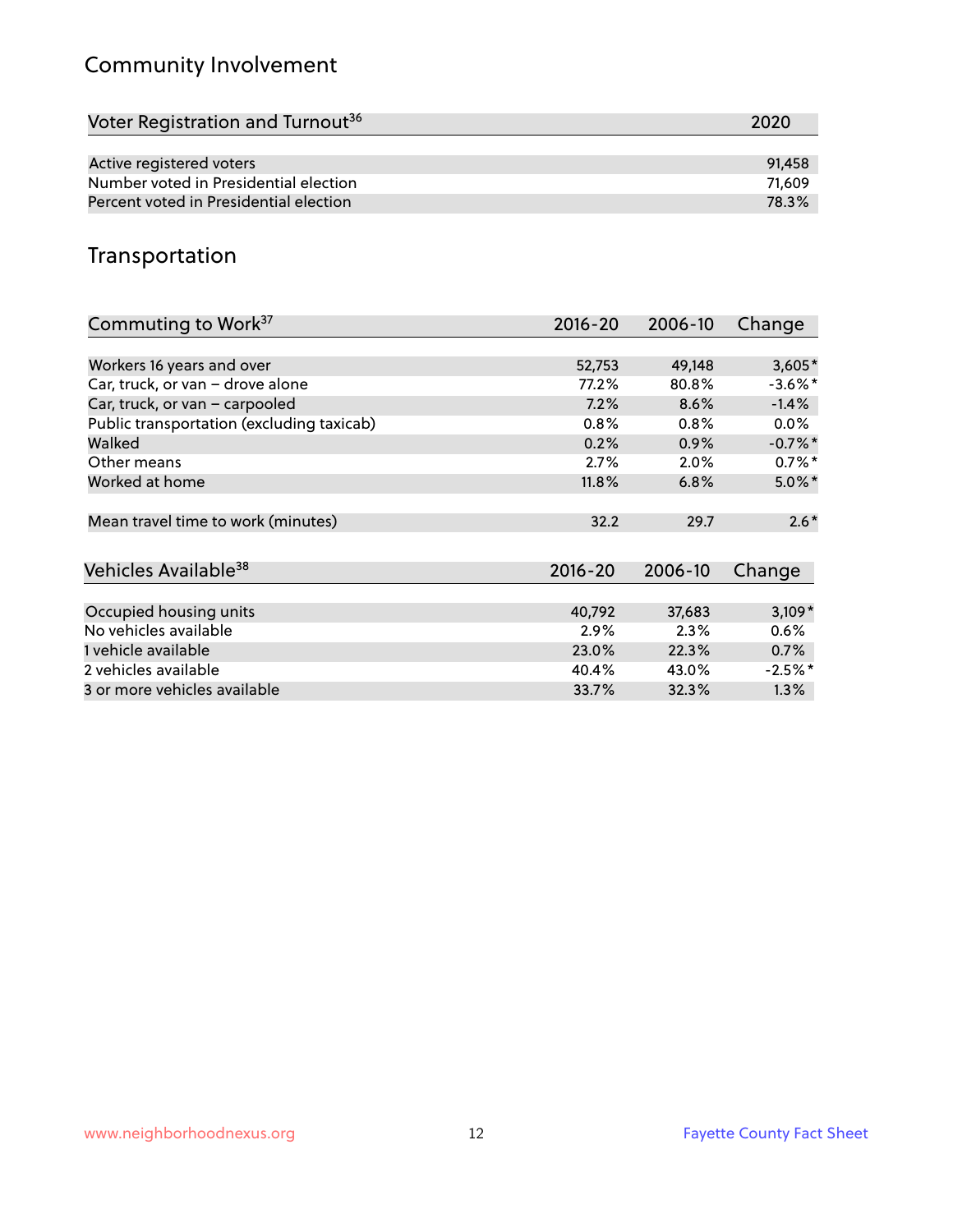#### Health

| Health Insurance coverage <sup>39</sup> | 2016-20 |
|-----------------------------------------|---------|
|-----------------------------------------|---------|

| Civilian Noninstitutionalized Population                | 112,843 |
|---------------------------------------------------------|---------|
| With health insurance coverage                          | 92.6%   |
| With private health insurance coverage                  | 81.1%   |
| With public health coverage                             | 27.1%   |
| No health insurance coverage                            | 7.4%    |
| Civilian Noninstitutionalized Population Under 19 years | 28,190  |
| No health insurance coverage                            | 5.5%    |
| Civilian Noninstitutionalized Population 19 to 64 years | 64,142  |
| In labor force:                                         | 49,990  |
| Employed:                                               | 48,009  |
| With health insurance coverage                          | 91.0%   |
| With private health insurance coverage                  | 62.2%   |
| With public coverage                                    | 5.0%    |
| No health insurance coverage                            | 9.0%    |
| Unemployed:                                             | 1,981   |
| With health insurance coverage                          | 71.6%   |
| With private health insurance coverage                  | 62.2%   |
| With public coverage                                    | 13.0%   |
| No health insurance coverage                            | 28.4%   |
| Not in labor force:                                     | 14,152  |
| With health insurance coverage                          | 87.2%   |
| With private health insurance coverage                  | 75.6%   |
| With public coverage                                    | 20.5%   |
| No health insurance coverage                            | 12.8%   |

# **Health Factors Most Recent** And The Control of the Control of The Control of The Control of The Control of The Control of The Control of The Control of The Control of The Control of The Control of The Control of The Contr

| Premature Death (YPLL before age 75 per 100,000 population, age-adjusted) <sup>40</sup> | 5,602.9 |
|-----------------------------------------------------------------------------------------|---------|
| Average number of Physically Unhealthy Days <sup>41</sup>                               | 3.4     |
| Average number of Mentally Unhealthy Days <sup>42</sup>                                 | 4.4     |
| Low Birthweight Births <sup>43</sup>                                                    | 9.4%    |
| Diabetes Prevalence <sup>44</sup>                                                       | 9.4%    |
| HIV Prevalence (per 100,000 population) <sup>45</sup>                                   | 229.0   |
| Rate, Deduplicated ER Visits for Asthma, Ages 0-17 <sup>46</sup>                        | 472.7   |